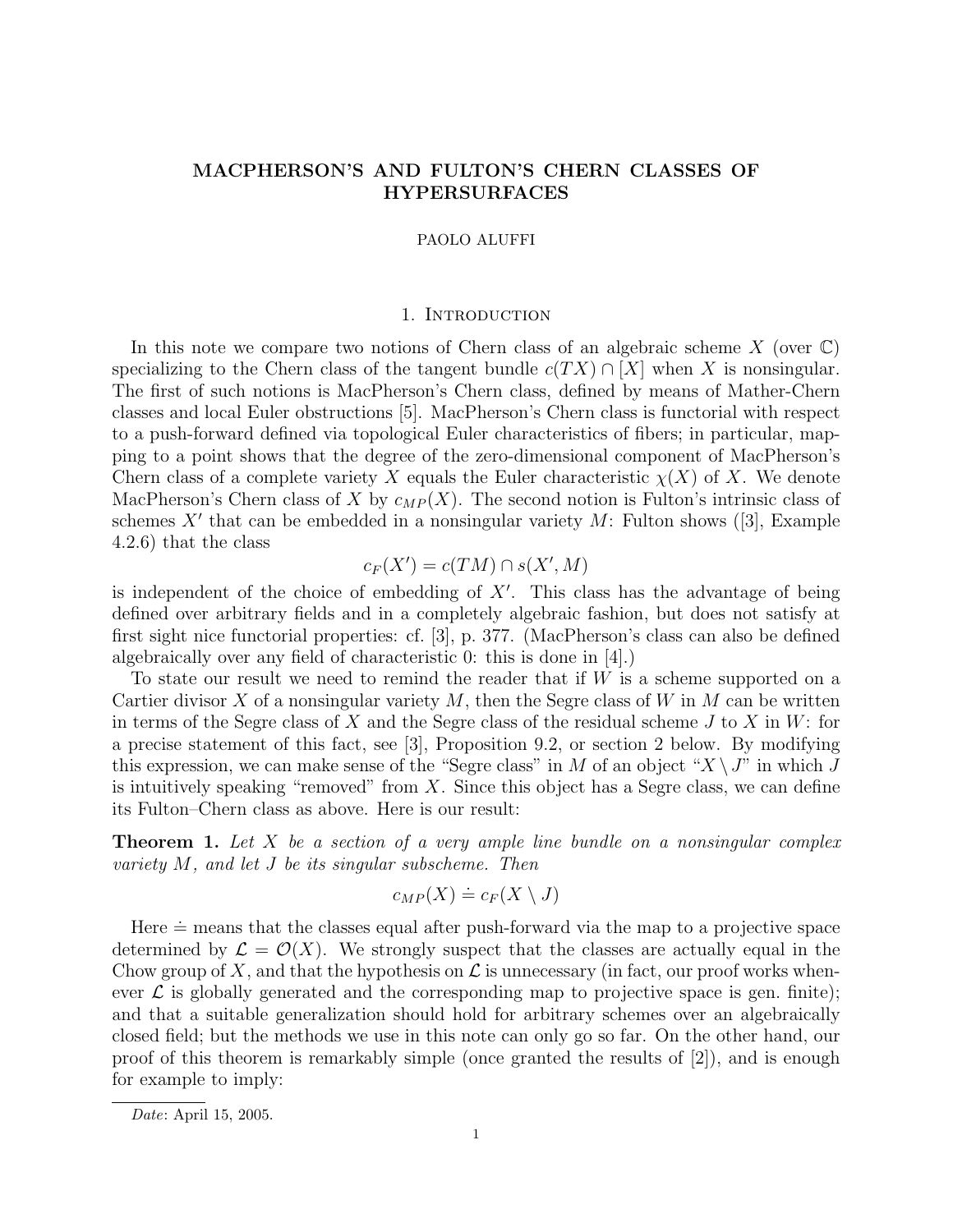Corollary 1. Under the hypotheses of the theorem,

$$
\chi(X) = \int c_F(X \setminus J)
$$

where  $\int$  denotes degree.

The statement of theorem 1 is philosophically satisfying in that it highlights precisely in what  $c_{MP}$  and  $c_F$  must differ: Fulton's class equals MacPherson's after the scheme is 'corrected' for the presence of singularities. At the moment we take this corrected " $X \setminus J$ " purely as a formal object, although we wonder whether a more concrete geometric meaning can be attached to it (after all this object has a well-defined Chern class!)

Section 2 in the paper defines  $c_F(X \setminus J)$  precisely, and introduces notations that we found helpful in these computations. The proof of the theorem is in section 3, and a simple example illustrating the result is in section 4.

2. 
$$
c_F(X \setminus J)
$$

Let X be a Cartier divisor of a nonsingular proper *n*-dimensional variety  $M$  (over an algebraically closed field), and let J be a subscheme of M whose support is contained in X. Our task in this section is to define a class  $c_F(X \setminus J)$  in the Chow group  $A_*(X)$  of X. This class can be written explicitly in terms of the Segre classes of  $X$  and  $J$  in  $M$ :

$$
c_F(X \setminus J) = c(TM) \cap s(X \setminus J, M) \quad ,
$$

where the term of dimension m of  $s(X \setminus J, M)$  is defined to be

$$
s(X \setminus J, M)_m = s(X, M)_m + (-1)^{n-m} \sum_{j=0}^{n-m} {n-m \choose j} X^j \cdot s(J, M)_{m+j}
$$

.

However, we feel we should motivate this definition; in doing so we will also introduce notations that will be useful in §3.

Let  $\mathcal{I}, \mathcal{J}$  be respectively the ideal sheaves of X and J in M. For any nonnegative integer t we may consider the subscheme  $W(t)$  of M with ideal sheaf  $\mathcal{I} \mathcal{J}^t$ : that is,  $W(t)$  is a subscheme of M containing X and such that the residual scheme to X in  $W(t)$  is the subscheme with ideal sheaf  $\mathcal{J}^t$ .

Definition 1. For t a nonnegative integer, define

$$
p(X, J, t) = c_F(W(t))
$$

where  $c_F$  denotes Fulton's intrinsic class (cf. section 1).

**Lemma 1.**  $p(X, J, t)$  is a polynomial in t (with coefficients in  $A_*(X)$ ).

The constant term of this polynomial will be

$$
c_F(X) = p(X, J, 0) ,
$$

Fulton's Chern class of  $X$ . Given lemma 1, we can define

$$
c_F(X \setminus J) = p(X, J, -1) \quad :
$$

intuitively, just as  $p(X, J, t)$  evaluates (for  $t \geq 0$ ) Fulton's Chern class of a scheme supported on X and with an embedded component along J 'counted t times', this  $c_F(X \setminus J)$  should stand for Fulton's Chern class of an object obtained by 'removing' J from X. Of course the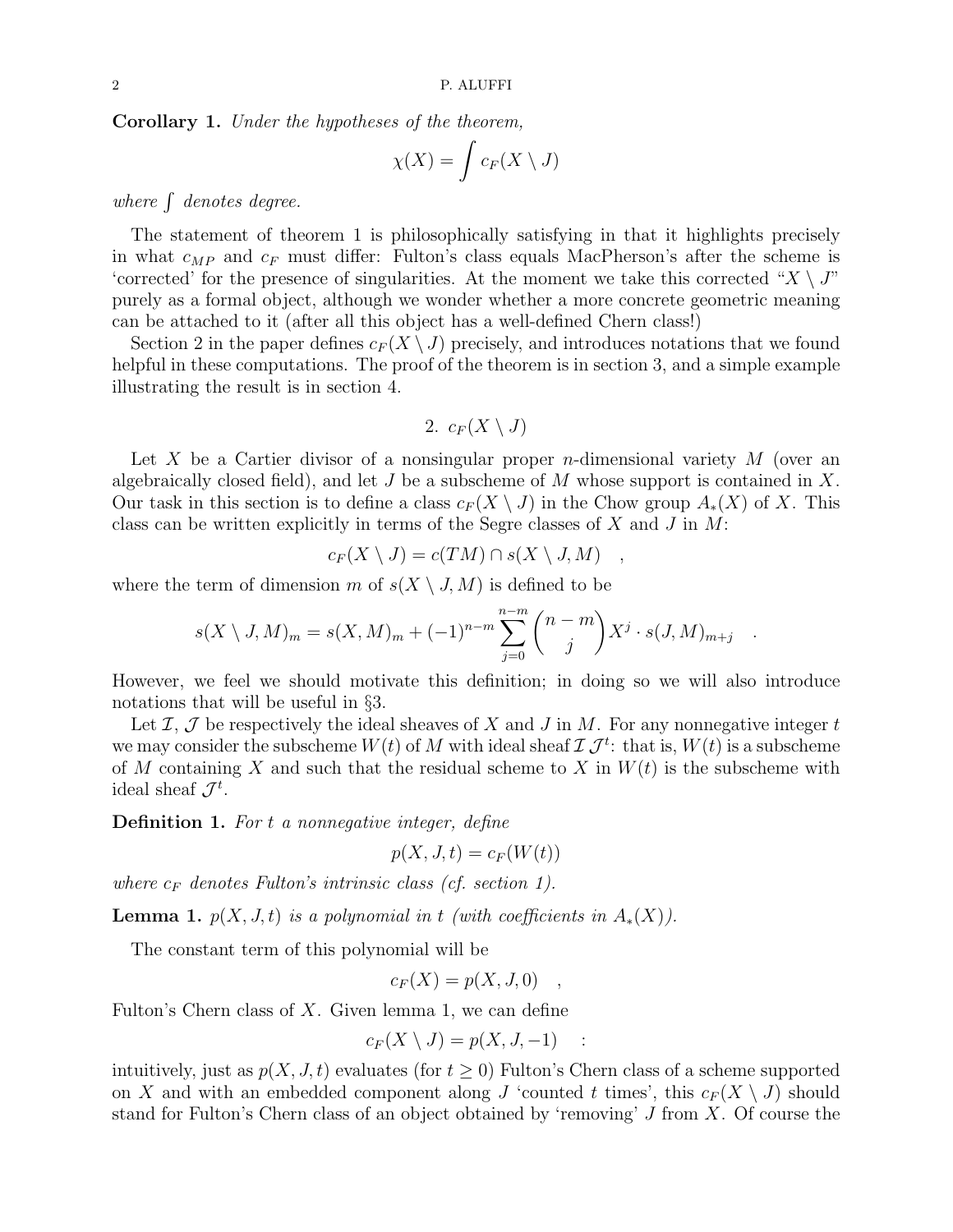notation  $X \setminus J$  is not to be intended set-theoretically; we do not know how to interpret this object 'geometrically'.

Lemma 1 follows immediately from writing the class explicitly in terms of the Segre classes of X and J in M: for this we could just quote [3], Proposition 9.2. We prefer to introduce some notations which work as a good shorthand in writing and manipulating formulas such as the raw expression for  $c_F(X \setminus J)$  given above; these notations will also save us some time in section 3. For completeness, we will rewrite and prove Proposition 9.2 from [3] in terms of these notations.

Suppose A is a rational equivalence class on a scheme S, and write  $A = a^0 + a^1 + ...$  with  $a^i \in A^iS$  (that is, the  $a^i$  are indexed by codimension).

**Definition 2.** (1) The 'dual' of A, denoted  $A^{\vee}$ , is the class defined by

$$
A^{\vee} = \sum_{i \ge 0} (-1)^i a^i .
$$

(2) More generally, the 'd-th Adams' of A, denoted  $A^{(d)}$ , is the class defined by

$$
A^{(d)} = \sum_{i \ge 0} d^i a^i
$$

.

.

(3) For a line bundle  $\mathcal L$  on S, the 'tensor of A by  $\mathcal L$ ', denoted  $A \otimes \mathcal L$ , is the class defined by

$$
A\otimes\mathcal{L}=\sum_{i\geq 0}\frac{a^i}{c(\mathcal{L})^i}
$$

It is clear that the operations introduced in definition 2 are linear in A; further, these definitions are compatible with corresponding vector bundle operations. For a start, it is clear that if  $\mathcal E$  is a vector bundle on  $S$ , then

$$
(c(\mathcal{E}^{\vee}) \cap A) = (c(\mathcal{E}) \cap A^{\vee})^{\vee} \quad ;
$$

 $(A \otimes \mathcal{L})^{\vee} = A^{\vee} \otimes \mathcal{L}^{\vee}$  should be equally clear from the definitions.

Next, there are compatibilities with tensoring after capping with Chern classes:

**Proposition 1.** If  $\mathcal{E}$  is a rank-r vector bundle on  $S$ , then

$$
(c(\mathcal{E}) \cap A) \otimes \mathcal{L} = \frac{1}{c(\mathcal{L})^r} c(\mathcal{E} \otimes \mathcal{L}) \cap (A \otimes \mathcal{L})
$$

and

$$
(c(\mathcal{E})^{-1} \cap A) \otimes \mathcal{L} = c(\mathcal{L})^r c(\mathcal{E} \otimes \mathcal{L})^{-1} \cap (A \otimes \mathcal{L})
$$

*Proof.* For the first formula, we may assume by linearity that  $A = a^{j}$ . If  $c_{i} = c_{i}(\mathcal{E})$ , we have

$$
(c(\mathcal{E}) \cap A) \otimes \mathcal{L} = \left(\sum_{i} c_{i} \cap a^{j}\right) \otimes \mathcal{L} = \sum_{i} \frac{c_{i} \cap a^{j}}{c(\mathcal{L})^{i+j}} = \sum_{i} \frac{c_{i}}{c(\mathcal{L})^{i}} \cap \frac{a^{j}}{c(\mathcal{L})^{j}}
$$

$$
= \frac{1}{c(\mathcal{L})^{r}} c(\mathcal{E} \otimes \mathcal{L}) \cap (A \otimes \mathcal{L})
$$

for example by  $[3]$ , Remark 3.2.3 (b)).

For the second formula, simply replace A by  $c(\mathcal{E})^{-1} \cap A$  in the first.

Also, the notation is fully compatible with tensoring with line bundles: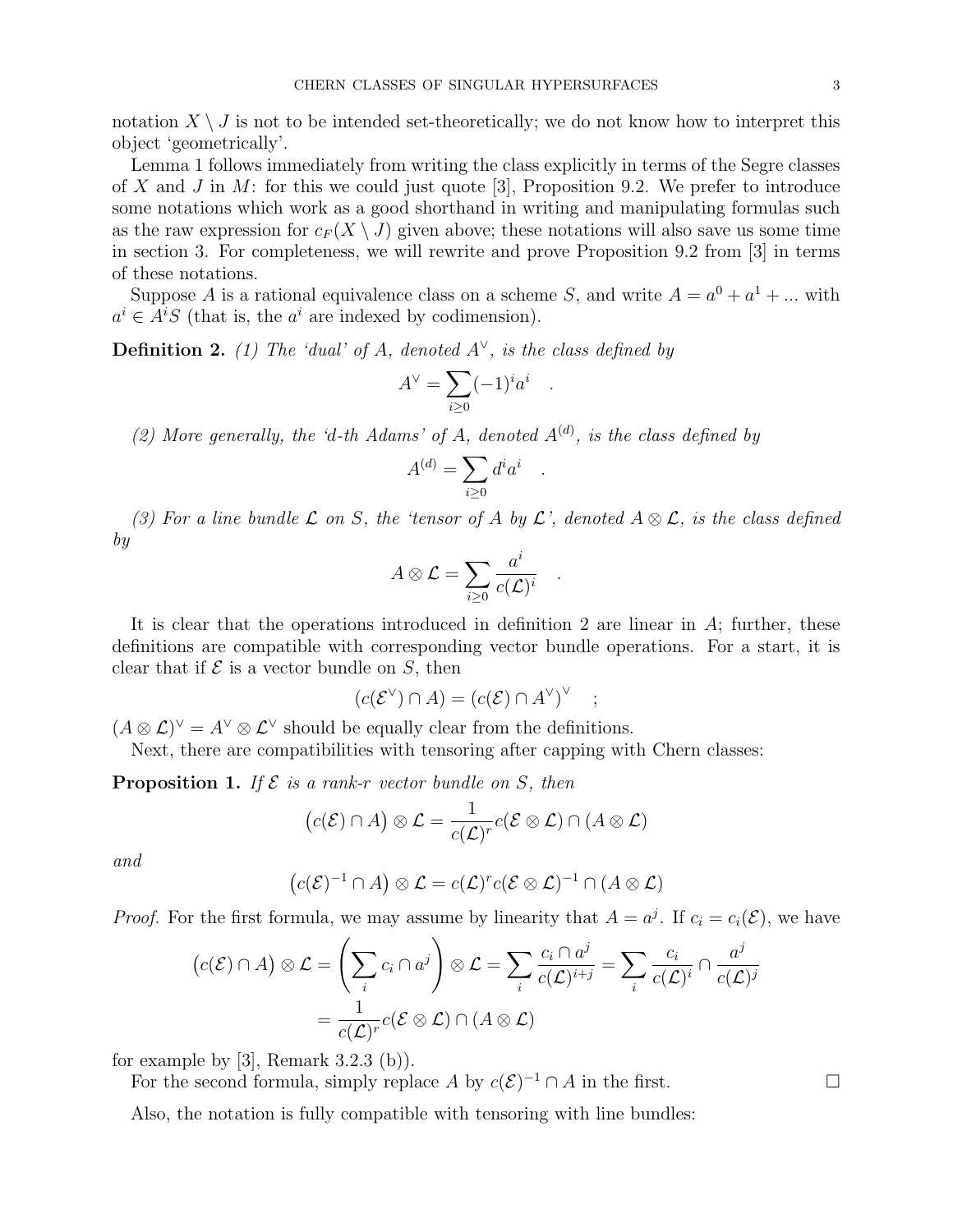**Proposition 2.** If  $M$  is another line bundle on  $S$ , then

$$
(A \otimes \mathcal{L}) \otimes \mathcal{M} = A \otimes (\mathcal{L} \otimes \mathcal{M})
$$

*Proof.* By linearity we may assume  $A = a^{j}$ . Also, let  $\ell = c_1(\mathcal{L}), m = c_1(\mathcal{M})$ ; then we have

$$
(A \otimes \mathcal{L}) \otimes \mathcal{M} = \frac{a^j}{(1+\ell)^j} \otimes \mathcal{M} = \left(\sum_i \binom{i+j-1}{i} (-1)^i \ell^i \cap a^j \right) \otimes \mathcal{M}
$$

$$
= \sum_i \binom{i+j-1}{i} (-1)^i \frac{\ell^i \cap a^j}{(1+m)^{i+j}}
$$

$$
= \left(\sum_i \binom{i+j-1}{i} (-1)^i \frac{\ell^i}{(1+m)^i}\right) \cap \frac{a^j}{(1+m)^j}
$$

$$
= \frac{1}{(1+\frac{\ell}{1+m})^j} \cap \frac{a^j}{(1+m)^j} = \frac{a^j}{(1+\ell+m)^j}
$$

$$
= A \otimes (\mathcal{L} \otimes \mathcal{M})
$$

as needed.  $\Box$ 

Also, it is clear from the definition that if  $\pi : S_1 \to S_2$  is a proper map, A is a class on  $S_1$ , and  $\mathcal L$  is a line bundle on  $S_2$ , then

$$
\pi_*(A\otimes \pi^*\mathcal{L})=c(\mathcal{L})^{\dim S_2-\dim S_1}\left((\pi_*A)\otimes \mathcal{L}\right)
$$

Finally, note that if  $D$  is a Cartier divisor on  $S$ , then the Segre class of  $D$  in  $S$  can be written in terms of ⊗:

$$
s(D, V) = \frac{[D]}{1+D} = [D] \otimes \mathcal{O}(D)
$$

(we are abusing notations a little here: the ⊗ is taken in S, while the result is a class on D.) And note that if J is defined by the ideal  $\mathcal J$  in S, and  $J^{(d)}$  denotes the subscheme defined by  $\mathcal{J}^d$ , then the segre class of  $J^{(d)}$  in S is the d-th Adams of  $s(J, S)$ .

Here is a restatement of Proposition 9.2 from [3] in terms of our notations:

**Proposition 3.** Let  $X \subset W \subset M$  be closed embeddings, with X a Cartier divisor on M. Let J be the residual scheme to X in W, and  $\mathcal{L} = \mathcal{O}(X)$ . Then

$$
s(W, M) = s(X, M) + c(\mathcal{L})^{-1} \cap (s(J, M) \otimes \mathcal{L})
$$

And here is the standard argument, written in our notations:

*Proof.* If  $W = M$ , the statement amounts to the definition of  $s(X, M)$ .

If  $W \neq M$ , let  $\pi : \overline{M} \to M$  be the blow-up of M along J, and let  $\overline{W} = \pi^{-1}(W)$ ,  $\widetilde{J} = \pi^{-1}(J)$  and  $\widetilde{X} = \pi^{-1}(X)$ : then  $\widetilde{W} = \widetilde{X} + \widetilde{J}$  as Cartier divisors on  $\widetilde{M}$ . Let  $\eta$  be the induced morphism from  $\widetilde{W}$  to  $W$ . By the birational invariance of Segre classes and the remarks preceding the statement:

$$
s(W, M) = \eta_* s(\widetilde{W}, \widetilde{M}) = \eta_* \left( ([\widetilde{X}] + [\widetilde{J}]) \otimes \mathcal{O}(\widetilde{X} + \widetilde{J}) \right)
$$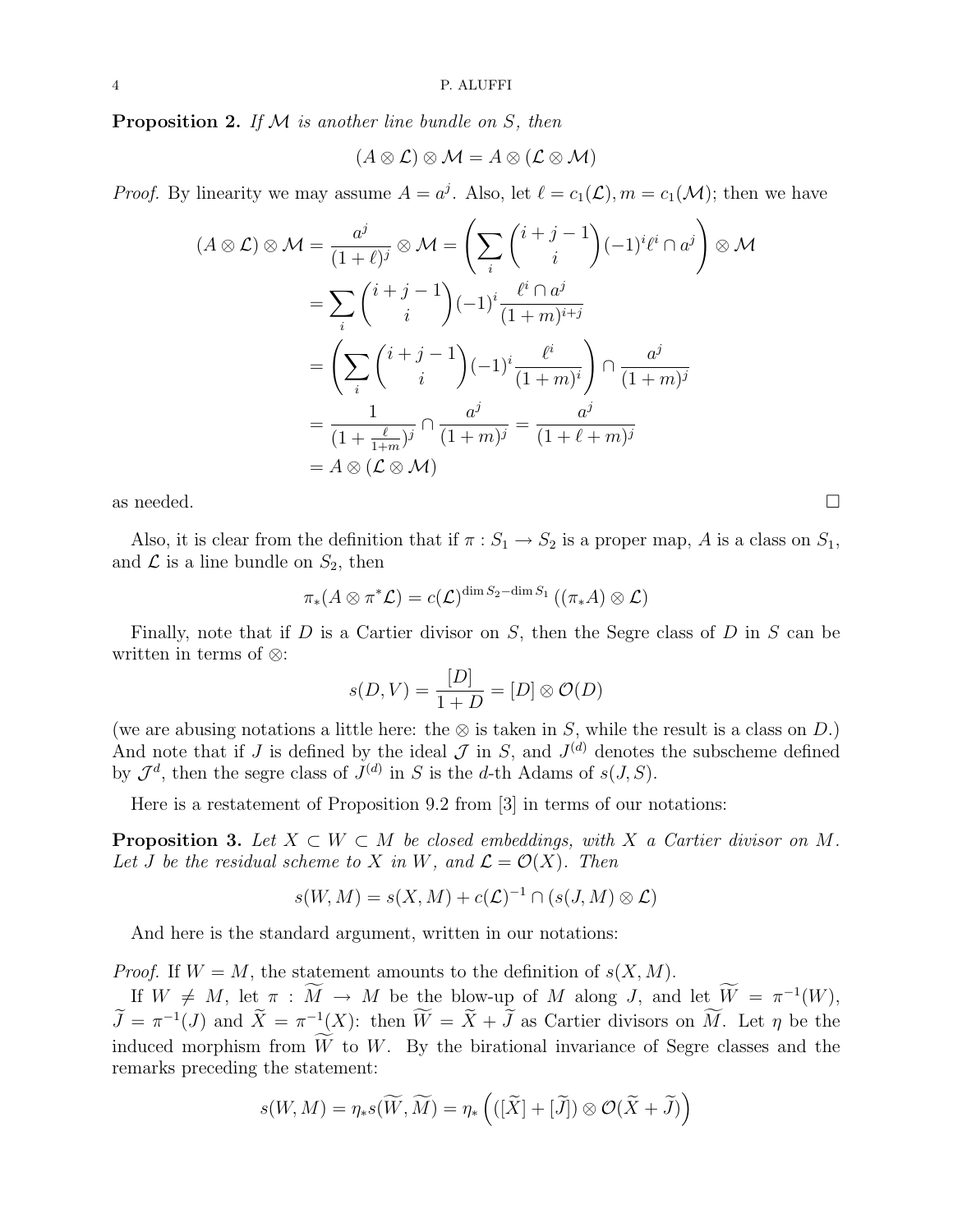Letting 
$$
\widetilde{\mathcal{L}} = \mathcal{O}(\widetilde{X}) = \pi^* \mathcal{L}
$$
 and  $\widetilde{\mathcal{R}} = \mathcal{O}(\widetilde{J})$ , and applying propositions 1 and 2,  
\n
$$
([\widetilde{X}] + [\widetilde{J}]) \otimes \mathcal{O}(\widetilde{X} + \widetilde{J}) = ([\widetilde{X}] \otimes \widetilde{\mathcal{R}} + [\widetilde{J}] \otimes \widetilde{\mathcal{R}}) \otimes \widetilde{\mathcal{L}}
$$
\n
$$
= (c(\widetilde{\mathcal{R}})^{-1} \cap [\widetilde{X}] + s(\widetilde{J}, \widetilde{M})) \otimes \widetilde{\mathcal{L}}
$$
\n
$$
= ([\widetilde{X}] - \widetilde{X} \cdot s(\widetilde{J}, \widetilde{M}) + s(\widetilde{J}, \widetilde{M})) \otimes \widetilde{\mathcal{L}}
$$
\n
$$
= s(\widetilde{X}, \widetilde{M}) + (c(\widetilde{\mathcal{L}}^{\vee}) \cap s(\widetilde{J}, \widetilde{M})) \otimes \widetilde{\mathcal{L}}
$$
\n
$$
= s(\widetilde{X}, \widetilde{M}) + c(\widetilde{\mathcal{L}})^{-1} \cap (s(\widetilde{J}, \widetilde{M}) \otimes \widetilde{\mathcal{L}})
$$

Pushing forward by  $\eta$  gives the statement.

Proposition 3 yields an explicit expression for  $p(X, J, t)$ : we have already observed that the Segre class of the scheme  $J^{(t)}$  defined by  $\mathcal{J}^t$  is  $s(J, M)^{(t)}$ , so

$$
s(W(t), M) = s(X, M) + c(\mathcal{L})^{-1} \cap (s(J, M)^{(t)} \otimes \mathcal{L}) \quad ,
$$

and  $p(X, J, t)$  equals the class  $c_F(W(t), M) = c(TM) \cap s(W(t), M)$ . In particular,  $p(X, J, t)$ is a polynomial over  $A_*(X)$ , as claimed in lemma 1, since  $s(J, M)^{(t)}$  is.

We can now again write  $c_F(X \setminus J)$  explicitly; our hope is that at this point this definition will look more insightful than the (equivalent) expression given at the beginning of this section:

**Definition 3.** We set  $c_F(X \setminus J) = p(X, J, -1)$ , that is  $c_F(X \setminus J) = c(TM) \cap (s(X, M) + c(\mathcal{L})^{-1} \cap (s(J, M)^{\vee} \otimes \mathcal{L}))$ 

Our goal in this note is to show that if we work over  $\mathbb C$  and choose J to be the *singular* subscheme of X, then this class agrees with MacPherson's Chern class of X after pushforward by the map defined by  $\mathcal{L}$ . This is done in the next section.

### 3. Proof of theorem 1

The statement again: if X is a hypersurface of a nonsingular variety  $M$ , and J is its singular subscheme (that is: if F is a local equation of X and  $x_1, \ldots, x_n$  are local parameters on M, J is the subscheme defined locally by the ideal  $(\frac{\partial F}{\partial x_1}, \ldots, \frac{\partial F}{\partial x_n})$  $\frac{\partial F}{\partial x_n}$ )), then

$$
c_{MP}(X) \doteq c_F(X \setminus J)
$$

where  $c_{MP}(X)$  is MacPherson's Chern class of X,  $c_F(X \setminus J)$  was defined in section 2, and  $\doteq$ denotes equality after push-forward by the map defined by the linear system  $|X|$ , which we are assuming to be very ample.

In other words, we have to check that for all  $j \geq 0$ :

$$
\int c_1(\mathcal{L})^j \cap c_{MP}(X) = \int c_1(\mathcal{L})^j \cap c_F(X \setminus J)
$$

where  $\mathcal{L} = \mathcal{O}(X)$ .

Our tool will be the  $\mu$ -class of J with respect to  $\mathcal{L}$ , introduced in [2]: this is the class

$$
\mu_{\mathcal{L}}(J) = c(T^{\vee}M \otimes \mathcal{L}) \cap s(J, M) \quad ,
$$

where  $T^{\vee}M$  denotes the cotangent bundle of M.

.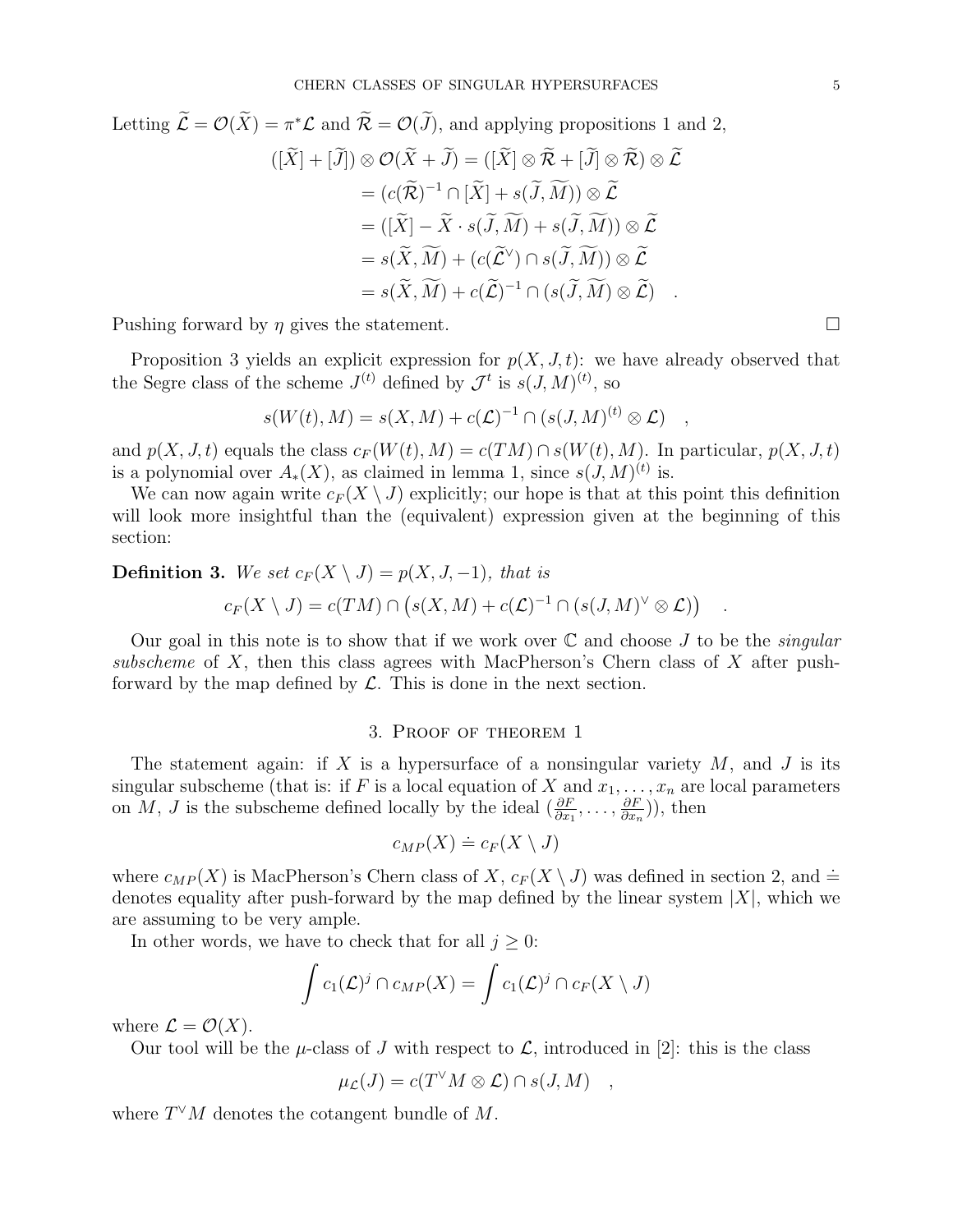**Lemma 2.** For all  $j \geq 0$ , and letting  $n = \dim M$ :

$$
\int c(\mathcal{L})^{-j} c_1(\mathcal{L})^j \cap (c_{MP}(X) - c_F(X)) = (-1)^{n-j} \int c_1(\mathcal{L})^j \cap \mu_{\mathcal{L}}(J)
$$

*Proof.* For  $j \geq 0$ , let  $M_j$  denote the intersection of j general sections of  $\mathcal{L}$  (with  $M_0 = M$ ), and let  $X_j = M_j \cap X$ . By Bertini's theorem the  $M_j$  are all non-singular;  $X_j$  are hypersurfaces of  $M_j$ , of class  $\mathcal{L} = \mathcal{L}|_{M_j}$ . We also let  $J_j$  be the singular subschemes of the  $X_j$ .

# Claim 1.

(1) 
$$
c_{MP}(X_j) = c_1(\mathcal{L})^j \cap (c(\mathcal{L})^{-j} \cap c_{MP}(X))
$$

(2) 
$$
c_F(X_j) = c_1(\mathcal{L})^j \cap (c(\mathcal{L})^{-j} \cap c_F(X))
$$

(3) 
$$
\mu_{\mathcal{L}}(J_j) = c_1(\mathcal{L})^j \cap \mu_{\mathcal{L}}(J)
$$

(here and elsewhere we omit writing push-forwards implied by the context).

(1) follows from the compatibility of Nash blowups and Euler obstructions with general sections, cf. for example [7], Lemmas 2.1 and 2.3.

For  $(2)$ ,  $c_F(X_j) = c(TM_j) \cap s(X_j, M_j)$  by definition. Now  $M_j$  is embedded in M with normal bundle  $\mathcal{L}^{\oplus j}$ , so  $c(TM_j) = c(\mathcal{L})^{-j}c(TM)$ ; and  $s(X_j, M_j) = c_1(\mathcal{L})^j \cap s(X, M)$  by repeated applications of Lemma A.3 from [1].

As for (3), this follows from Proposition 1.3 in [2].

Putting (1), (2) and (3) together we see that proving the statement of the lemma amounts to showing that

$$
\int c_{MP}(X_j) - c_F(X_j) = (-1)^{n-j} \int \mu_{\mathcal{L}}(J_j)
$$

for all  $j \geq 0$ . Now recall that  $\int c_{MP}(X_j)$  equals the topological Euler characteristic of  $X_j$ ; while  $\int c_F(X_j)$  equals

$$
\int c(TM_j) \cap s(X_j, M_j) = \int c(TM_j)c(\mathcal{L})^{-1} \cap [X_j] = \int c(TM_j)c(\mathcal{L})^{-1} \cap [M_{j+1}]
$$

since  $[X_j] = [M_{j+1}]$  as divisors in  $M_j$ ; since  $c(TM_j)c(\mathcal{L})^{-1} = c(TM_{j+1})$ , we see that  $\int c_F(X_j)$ equals the topological Euler characteristic of  $M_{j+1}$ , that is of the general section of  $\mathcal L$  in  $M_j$ .

So the left-hand-side of the formula equals the difference

$$
\chi(X_j) - \chi(M_{j+1})
$$

of the Euler characteristics of the special section  $X_j$  and the general section  $M_{j+1}$  of  $\mathcal L$  on  $M_j$ . In [6], Corollary 1.7, Parusinski proves that this equals  $(-1)^{\dim M_j} \mu(M_j, X_j)$ , where  $\mu(M_j, X_j)$  is his generalization to non-isolated singularities of the Milnor number. But this latter equals  $\int \mu_{\mathcal{L}}(J_j)$  by Proposition 2.1 in [2], so the above formula holds.

Next we use lemma 2 to obtain the class of  $c_{MP}(X) - c_F(X)$  (more precisely, of its pushforward by the map defined by  $\mathcal{L}$ ); the result is best expressed in terms of the notations introduced in definition 2:

## Lemma 3.

$$
c_{MP}(X) - c_F(X) \doteq c(\mathcal{L})^{n-1} \cap (\mu_{\mathcal{L}}(J)^{\vee} \otimes \mathcal{L})
$$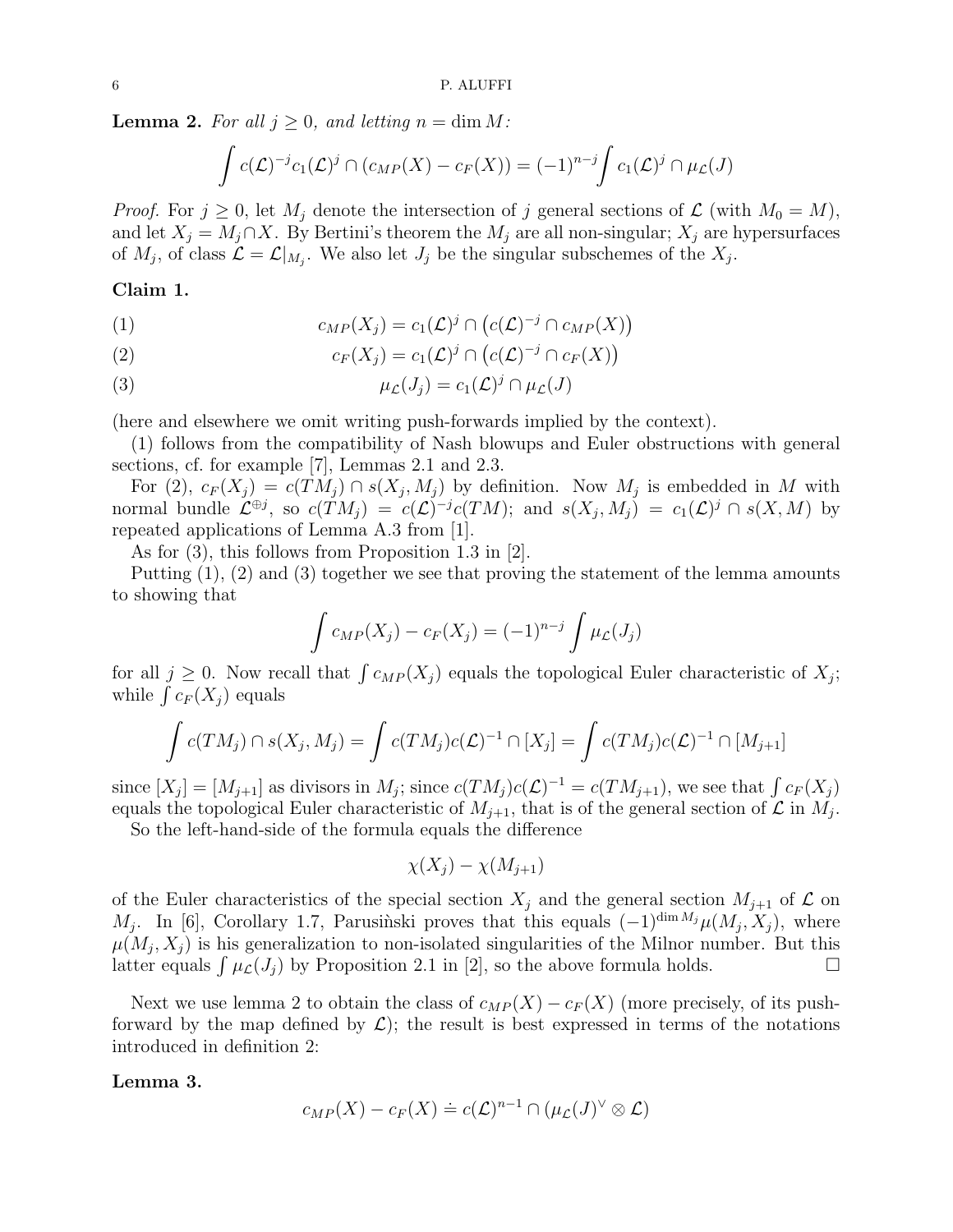*Proof.* If A is a class on M, and  $a_{n-j} \in \mathbb{Q}$  denotes

$$
\frac{\int c_1(\mathcal{L})^j \cap A}{\int c_1(\mathcal{L})^n \cap [M]},
$$

then

$$
A \doteq \sum_{i \geq 0} a_i c_1(\mathcal{L})^i \cap [M] .
$$

We let then  $\ell^i = c_1(\mathcal{L})^i \cap [M]$ , and write

$$
c_{MP}(X) - c_F(X) \doteq A = a_0 + a_1\ell + a_2\ell^2 + \dots
$$

$$
\mu_{\mathcal{L}}(J) \doteq B = b_0 + b_1\ell + b_2\ell^2 + \dots
$$

Lemma 2 then can be restated as:

$$
b_i = (-1)^i \cdot \text{ coefficient of } \ell^i \text{ in } \frac{a_0 + a_1 \ell + a_1 \ell^2 + \dots}{(1 + \ell)^{n-i}}
$$

$$
= (-1)^i \sum_{k=0}^i {n-k-1 \choose i-k} (-1)^{i-k} a_k ,
$$

so we have

$$
B = \sum_{i=0}^{n} (-1)^{i} \sum_{k=0}^{i} {n-k-1 \choose i-k} (-1)^{i-k} a_{k} \ell^{i}
$$
  
= 
$$
\sum_{k\geq 0} (-1)^{k} \left( \sum_{i=k}^{n} {n-k-1 \choose i-k} \ell^{i} \right) a_{k}
$$
  
= 
$$
\sum_{k\geq 0} (-1)^{k} \left( \sum_{j=0}^{n-k} {n-k-1 \choose j} \ell^{j+k} \right) a_{k}
$$
  
= 
$$
\sum_{k\geq 0} (-1)^{k} (1+\ell)^{n-k-1} a_{k} \ell^{k}
$$
  
= 
$$
(1+\ell)^{n-1} \sum_{k\geq 0} \frac{(-1)^{k} a_{k} \ell^{k}}{(1+\ell)^{k}}
$$
  
= 
$$
c(\mathcal{L})^{n-1} \cap (A^{\vee} \otimes \mathcal{L}) .
$$

To get the statement of the lemma, we just need to "solve this for A": start from

$$
c(\mathcal{L})^{n-1} \cap (A^{\vee} \otimes \mathcal{L}) = B \quad ;
$$

cap by  $c(\mathcal{L})^{-(n-1)}$ :

$$
A^{\vee} \otimes \mathcal{L} = c(\mathcal{L})^{-(n-1)} \cap B \quad ;
$$

tensor by  $\mathcal{L}^{\vee}$  and apply propositions 1 and 2:

$$
A^{\vee} = (c(\mathcal{L})^{-(n-1)} \cap B) \otimes \mathcal{L}^{\vee} = c(\mathcal{L}^{\vee})^{n-1} \cap (c(\mathcal{L} \otimes \mathcal{L}^{\vee})^{-(n-1)} \cap (B \otimes \mathcal{L}^{\vee}))
$$
  
=  $c(\mathcal{L}^{\vee})^{n-1} \cap (B \otimes \mathcal{L}^{\vee})$ 

Taking duals gives the statement.  $\Box$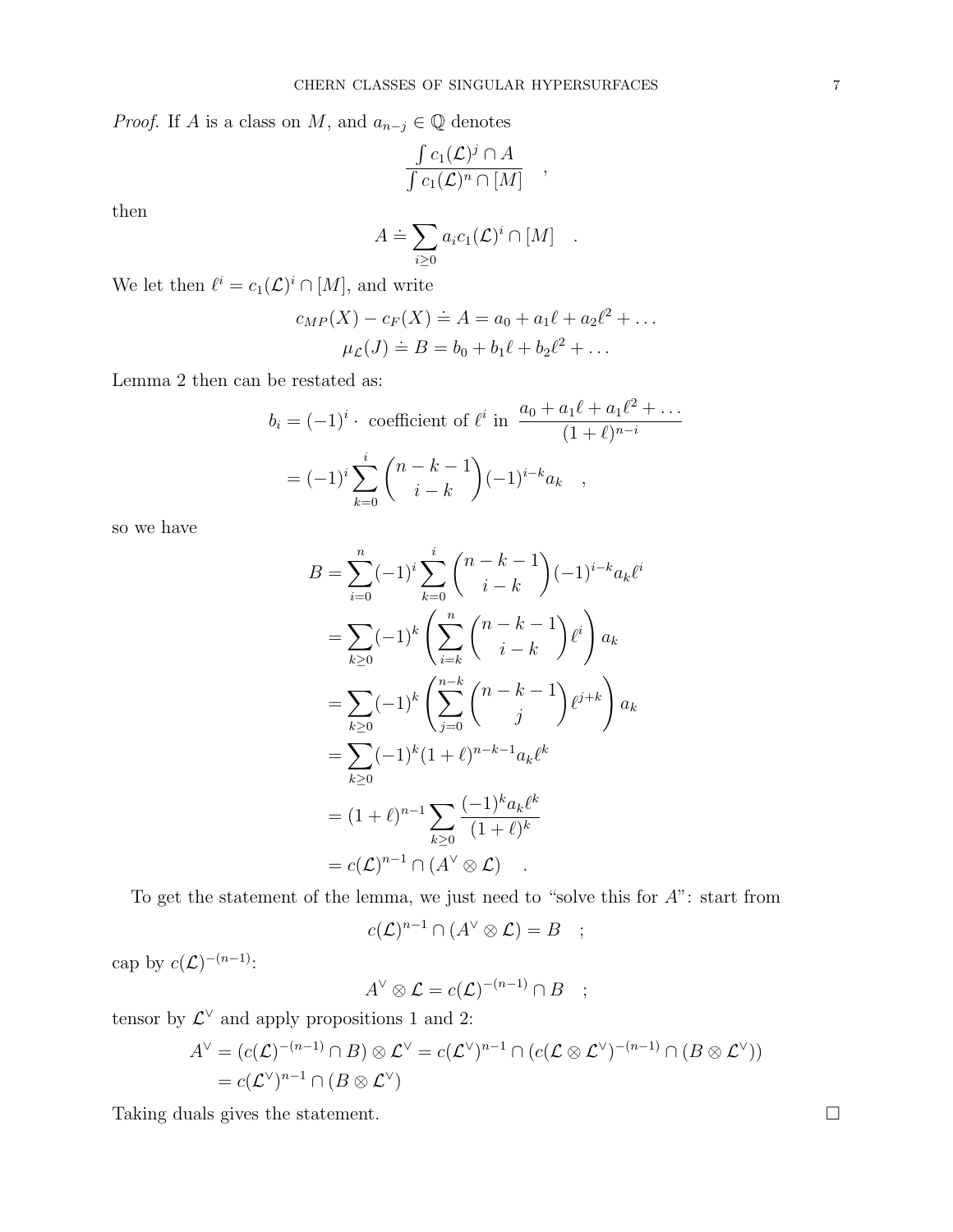Theorem 1 follows now easily from the last lemma:

$$
c_{MP}(X) \doteq c_F(X) + c(\mathcal{L})^{n-1} \cap (\mu_{\mathcal{L}}(J)^{\vee} \otimes \mathcal{L})
$$

by lemma 3; expanding the right-hand-side gives:

$$
c(TM) \cap s(X, M) + c(\mathcal{L})^{n-1} \cap ((c(T^{\vee}M \otimes \mathcal{L}) \cap s(J, M))^{\vee} \otimes \mathcal{L})
$$
  
= 
$$
c(TM) \cap s(X, M) + c(\mathcal{L})^{n-1} \cap ((c(TM \otimes \mathcal{L}^{\vee}) \cap s(J, M)^{\vee}) \otimes \mathcal{L})
$$
  
= 
$$
c(TM) \cap s(X, M) + c(\mathcal{L})^{-1}c(TM) \cap (s(J, M)^{\vee} \otimes \mathcal{L})
$$

by proposition 1,

$$
= c(TM) \cap (s(X, M) + c(\mathcal{L})^{-1} \cap (s(J, M)^{\vee} \otimes \mathcal{L}))
$$
  
=  $c_F(X \setminus J)$ 

by the expression obtained in section 2. This concludes the proof of theorem 1.

### 4. Example

We conclude with an explicit computation illustrating the result. Let  $X$  be a surface in  $M = \mathbb{P}^3$ , with ordinary singularities: the singular locus is a curve Y, and X has a certain number  $\tau$  of triple points and a number  $\nu$  of pinch points along Y. More precisely, we assume that the completion of the local ring of  $X$  is isomorphic to:

| $\mathbb{C}[[x, y, z]]$ | at a general point of Y |
|-------------------------|-------------------------|
| $\mathbb{C}[[x, y, z]]$ | at a triple point       |
| $(xyz)$                 | at a triple point       |
| $\mathbb{C}[[x, y, z]]$ | at a pinch point        |

Let d be the degree of Y in  $\mathbb{P}^3$ , and g the genus of its normalization. It is not hard to compute that each pinch point "contributes 1 point" to the Segre class of the singular subscheme J (supported on Y) in  $\mathbb{P}^3$ , and each triple point "contributes  $-4$  points"; that is,

$$
s(J, \mathbb{P}^3) \doteq dh^2 + (2 - 2g - 4d - 4\tau + \nu)h^3
$$

,

where h denotes the hyperplane class in  $\mathbb{P}^3$ .

On the other hand, it is easy to see that in this situation one has necessarily

$$
g = 1 - 2d + \frac{dm}{2} - \frac{\nu}{4} - \frac{3\tau}{2} \quad :
$$

for example one may compute the  $\mu$ -class of J with respect to  $\mathcal{O}(mh)$  both extrinsically, using the above expression for  $s(J, \mathbb{P}^3)$ , and intrinsically by using Theorem 6 in [2]; comparing the two expressions gives the above condition on  $q$ . Or see [8], p. 29. Therefore

$$
s(J,\mathbb{P}^3) \doteq dh^2 + \left(-dm + \frac{3\nu}{2} - \tau\right)h^3.
$$